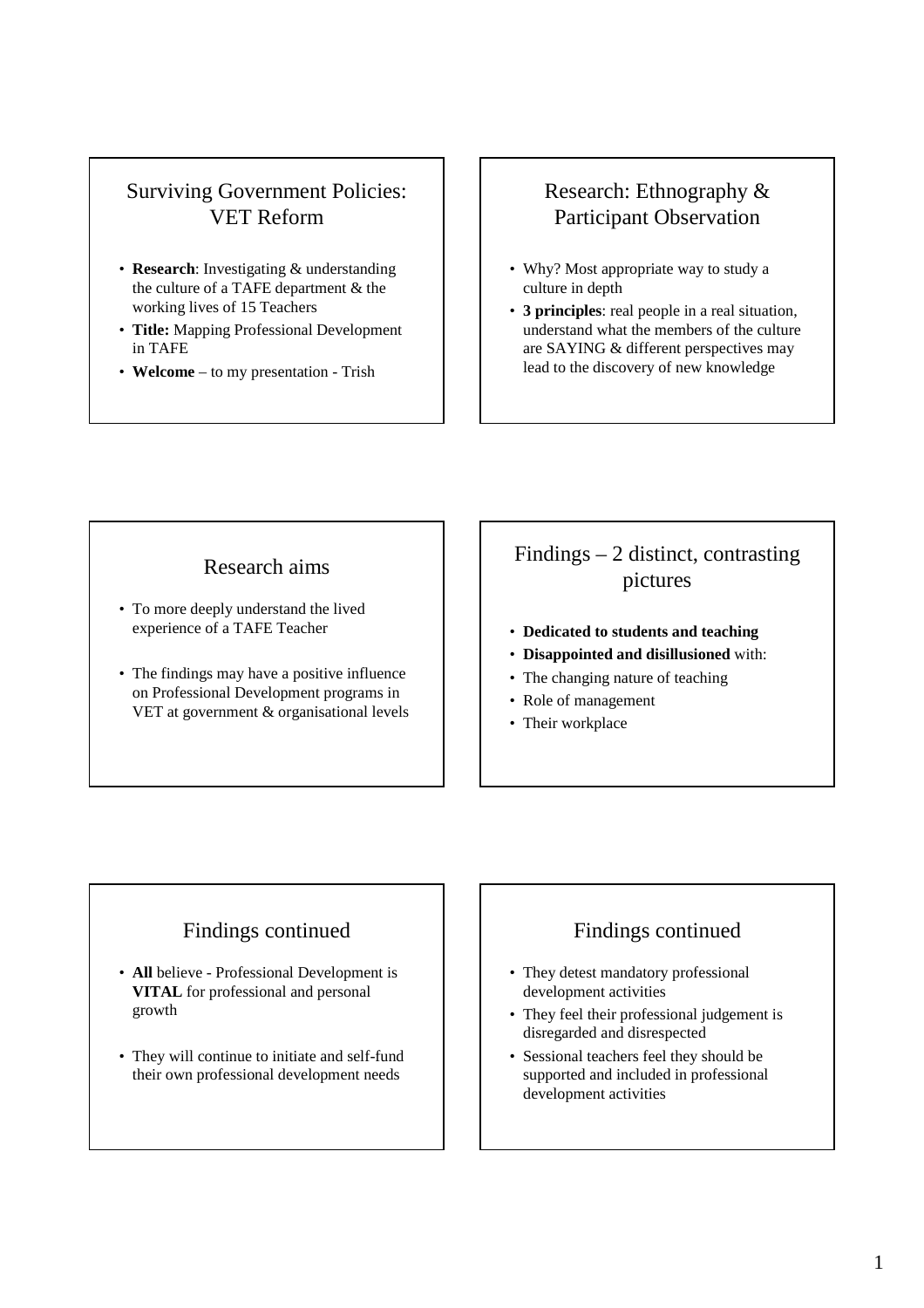# Findings continued

- Professional Development should be a shared responsibility between managers and teachers
- Professional development should be initiated by the Teacher BUT negotiated democratically
- Final person responsible? the **Teacher**

### Findings continued

- Management total lack of consultation re: relevance of the content & venue for professional development events
- Management lack of genuine interest in Teachers' evaluations of mandatory professional development activities – negative aspects continue

### Findings continued

- History of management by directives & not consultation
- History of sanctions applied for not conforming
- Feelings of ongoing powerlessness and subordination
- Hegemony? Managers coercing Teachers to implement changes to their working lives

# Findings –National Training Packages & the AQTF

- Teachers scarce evidence of knowledge & understanding of the Australian Government's, mostly economic agenda, impacting on changes to their working lives
- Evidence of blaming management for unwelcome changes to their work practices

## Findings – attitudes to National Training Packages and the AQTF

- **Positive**: 1 Teacher claimed 'to better at explaining things to apprentices'
- 1 Teacher said the 'self-paced' approach enabled him 'to hand over the learning more to students'
- 1 Teacher said 'They've become more responsible [&]It has to be done because the state government audits us'

# Findings continued – NTPs/AQTF

- **Negative:** 'Pain in the backside' stated or implied by majority
- 'bogged down by paperwork'
- Teaching taking 2nd place to administration duties
- Reduced enjoyment in teaching less time
- Not appropriate for their trade
- Not consulted by government
- Suspicious and paranoid about who is watching them – not trusted?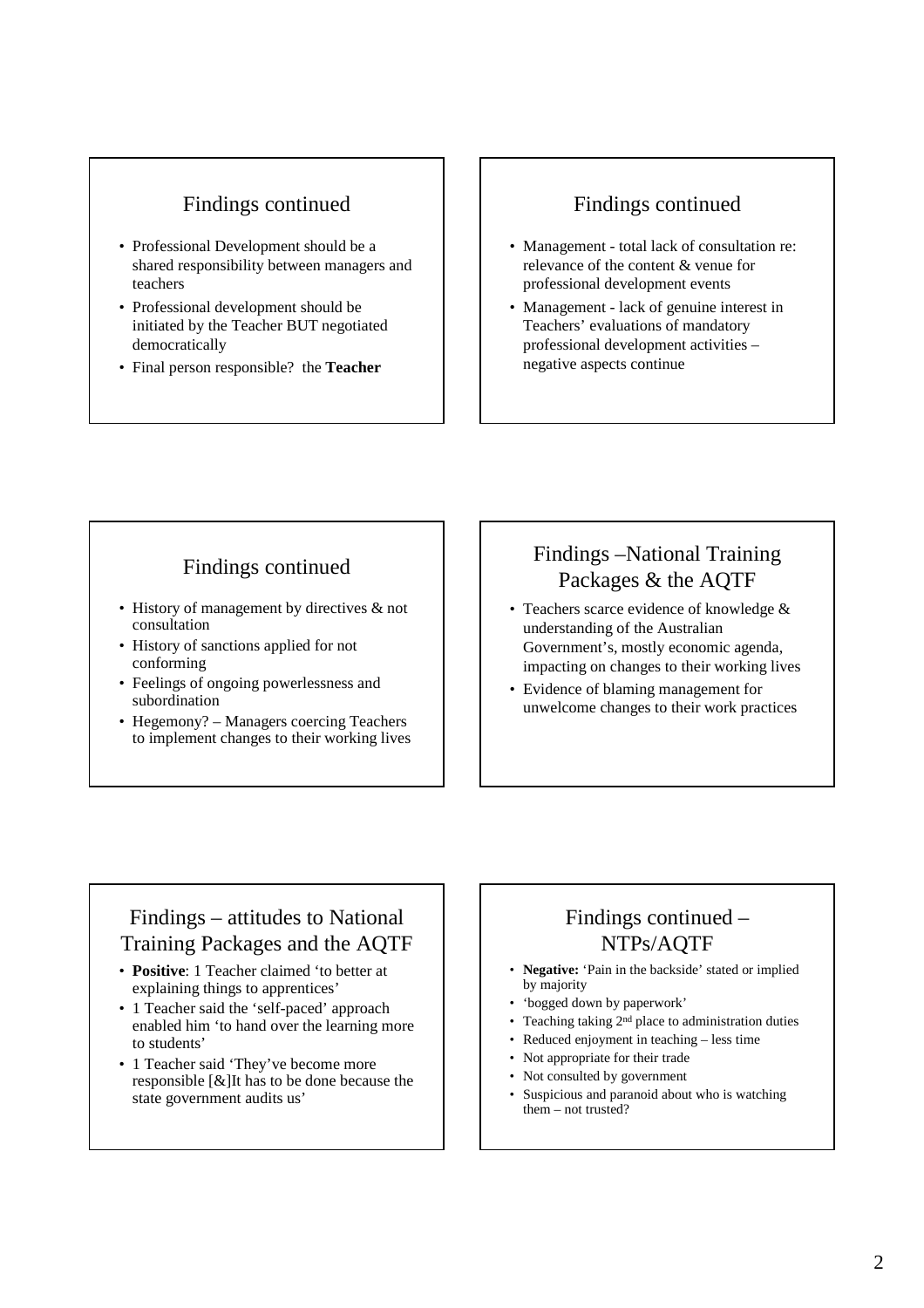### Findings: Survival techniques

- **VITAL** knowledge of the department culture – related to trust  $\&$
- **Continuous diversity**:
- Train in new trade/subjects/roles
- Work back in industry
- Try different modes of employment hours
- Maintain positive attitudes change is inevitable – 'don't get stuck in the past'

# Survival techniques continued

- Initiate & self-fund professional development activities
- Maintain close links with Industry & a high level of respect for providing excellent apprentices
- Design & develop learning materials to show ingenuity  $\&$  gain government acclaim
- 'Trouble shoot' & mentor new teachers

### Survival techniques continued

- Satisfaction of watching their students develop the necessary knowledge & skills
- Positive feedback from their students that they enjoy learning
- Feeling appreciated by students and acknowledged by industry as competent teachers
- Feel that they have found their 'niche'

## Recommendations

- Acknowledge the micro view or **realistic**, lived experience of the Teacher and their working lives & **compare** with
- the macro or **idealistic** view of government, their policy makers & the managers of their agencies – hegemony?

### Recommendations continued

- **Solution** to the contrasting viewpoints :
- **Trust** the professional judgement of Teachers – allow them to retain their realistic attitude aimed at achieving positive outcomes for students and the ongoing respect of their Industry.

## Ideal environment

- A **change** in the culture of the department to: A psychological **sanctuary**
- An environment of trustworthy, respectful behaviour
- An environment that is professionally, intellectually & physically stimulating
- Management support & provision of up-todate learning technologies